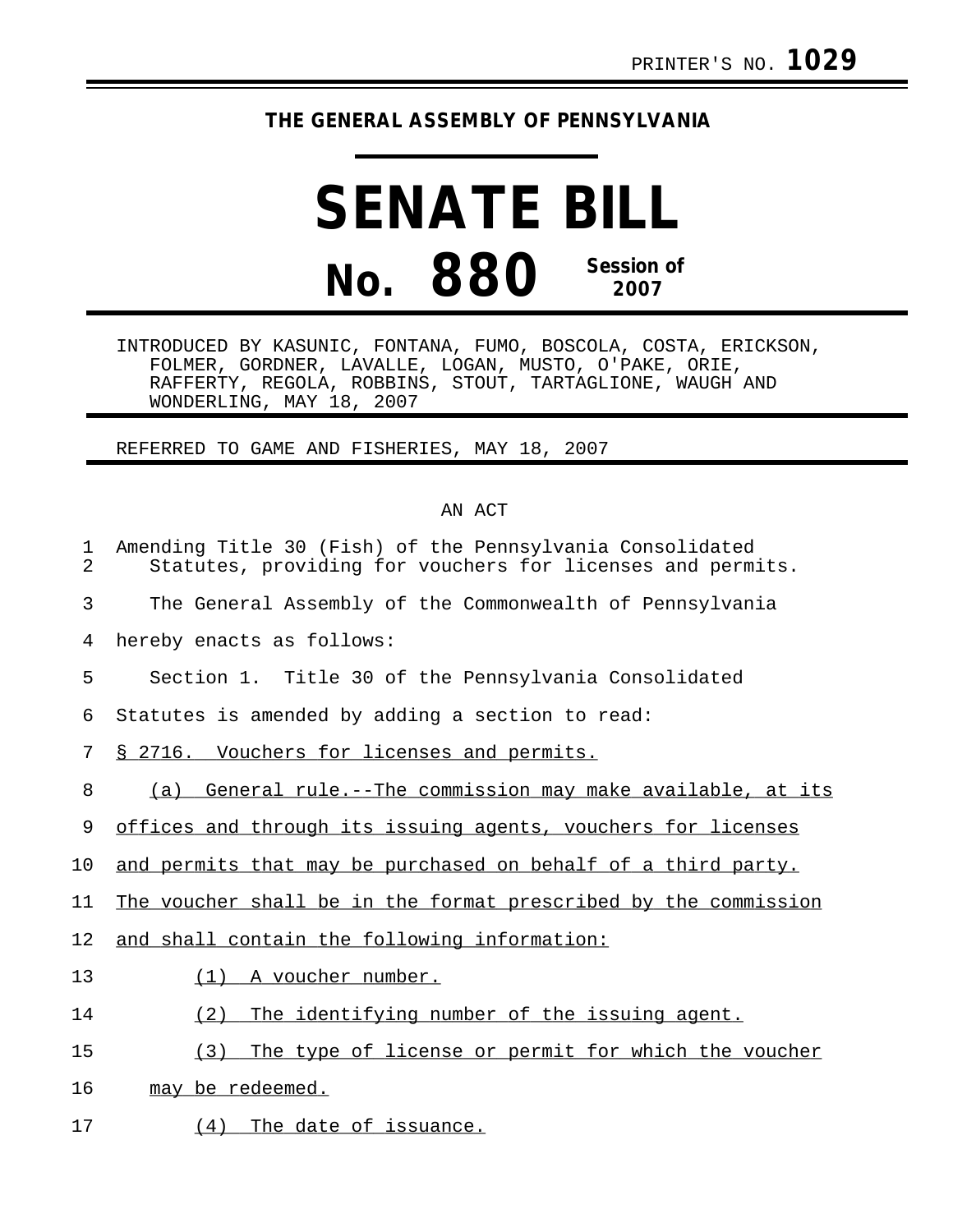| Fees.--A person purchasing a voucher shall pay the fees<br>(b)   |
|------------------------------------------------------------------|
| for the type of license or permit being purchased and the        |
| issuing agent fee as provided in section 2715 (relating to       |
| license, permit and issuing agent fees) unless otherwise exempt  |
| from such fees under this title.                                 |
| $(c)$ Redemption.--                                              |
| The voucher shall only be redeemed for the type of<br>(1)        |
| license or permit indicated on the voucher and for which the     |
| applicable fees have been paid by the purchaser of the           |
| voucher.                                                         |
| (2) A voucher must be redeemed prior to its expiration           |
| date. No issuing agent fee shall be charged at the time of       |
| redemption.                                                      |
| A voucher shall be redeemed by any issuing agent<br>(3)          |
| regardless of where the voucher was purchased.                   |
| (4)<br>At the time of redemption, the bearer of a voucher        |
| shall establish that he meets the eligibility requirements       |
| for the type of license indicated on the voucher and the         |
| issuing agent that redeems the voucher shall secure positive     |
| proof of identification, residency and age from the bearer.      |
| $(d)$ Restrictions.--                                            |
| The bearer of a voucher is subject to all<br>(1)                 |
| restrictions relating to the issuance, denial or revocation      |
| of a license or permit provided in this title or any other       |
| title, law or regulation.                                        |
| A voucher does not constitute a fishing license or<br>(2)        |
| permit, and it is unlawful to use a voucher in lieu of a         |
| fishing license or permit.                                       |
| Requlations. -- The commission may promulgate requlations<br>(e) |
|                                                                  |

20070S0880B1029 - 2 -